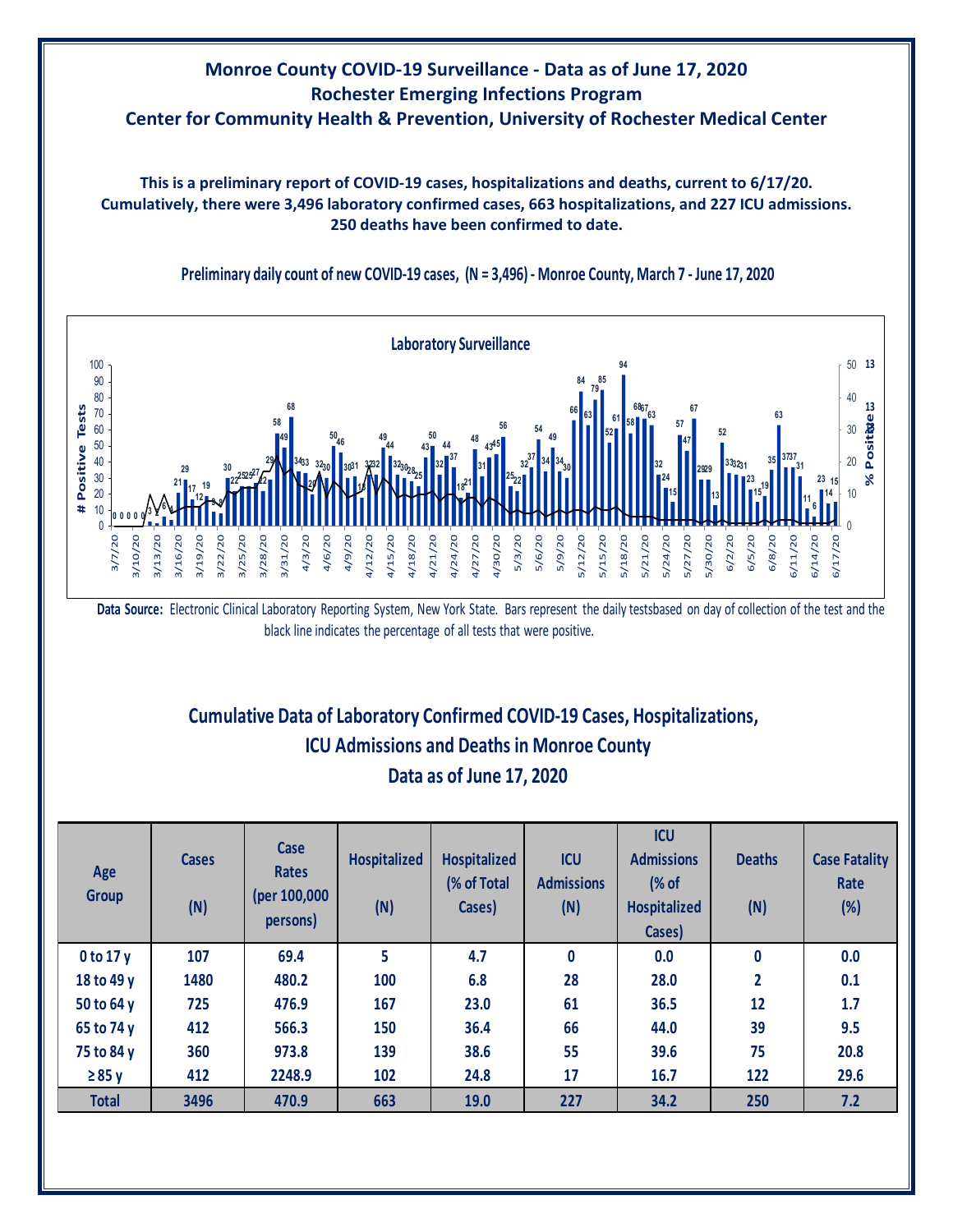#### **Monroe County COVID-19 Surveillance - Data as of June 17, 2020 Rochester Emerging Infections Program Center for Community Health & Prevention, University of Rochester Medical Center**



## **Preliminary Weekly Reporting of COVID-19 Cases by MMWR Week**

**Data Source:** Electronic Clinical Laboratory Reporting System, New York State. Bars represent the weekly positive tets based on day of collection and the black line indicates the percentage of all tests that were positive.